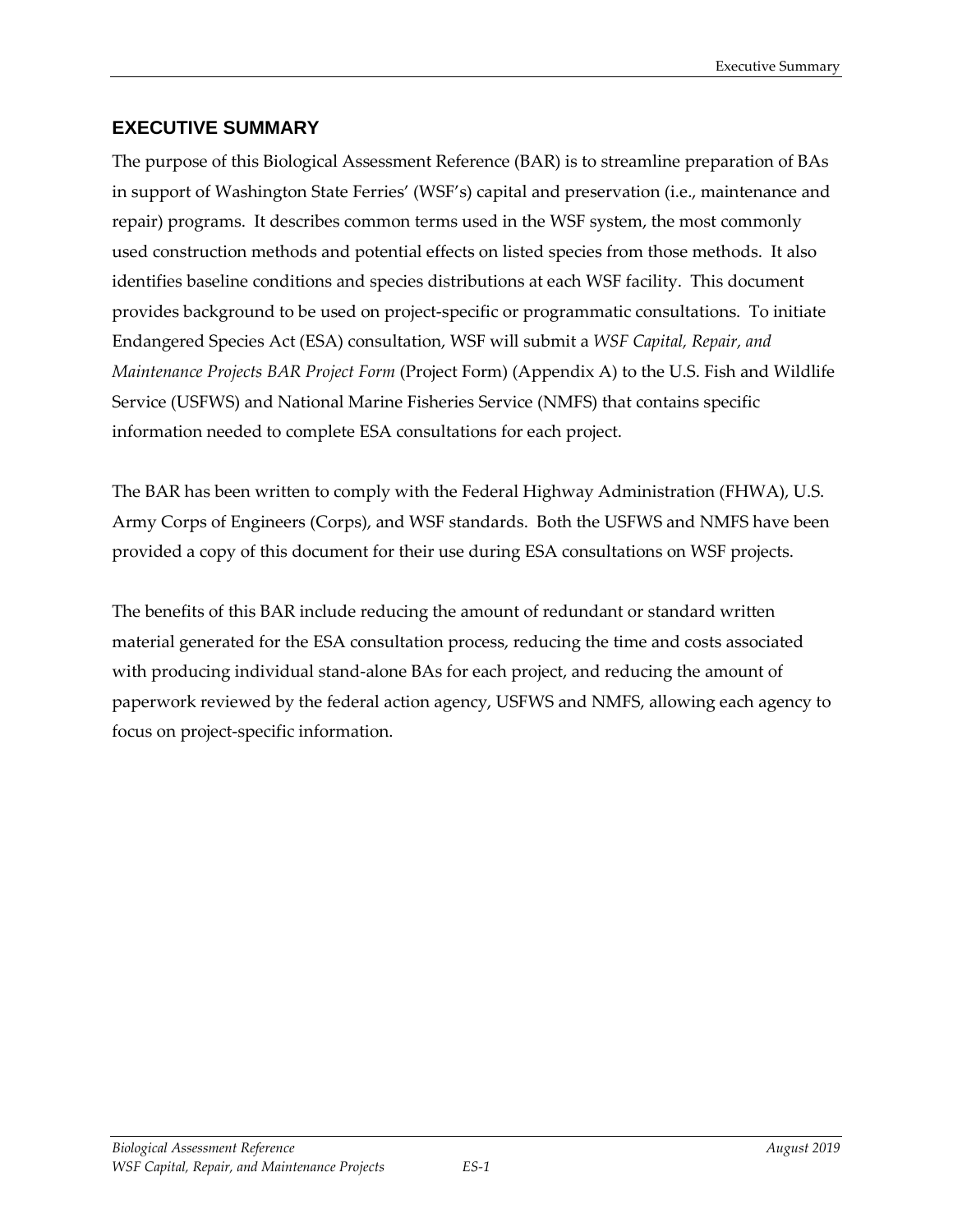# **1 INTRODUCTION**

The Washington State Department of Transportation (WSDOT) Washington State Ferry (WSF) system operates and maintains 19 ferry terminals and one maintenance facility; all of which are located in either Puget Sound or the San Juan Islands. WSF sails to a 20th terminal in Sidney, British Columbia (BC), that is operated by BC Ferries. Since its creation in 1951, WSF has become the largest ferry system in the United States, operating 23 vessels on 10 routes with over 500 sailings each day. Over 24 million passengers ride WSF ferries each year. Approximately 10 million of these are car/driver passengers and over 14 million are walk-on passengers. Figure 1-1 shows the WSF routes.



**WSF Routes**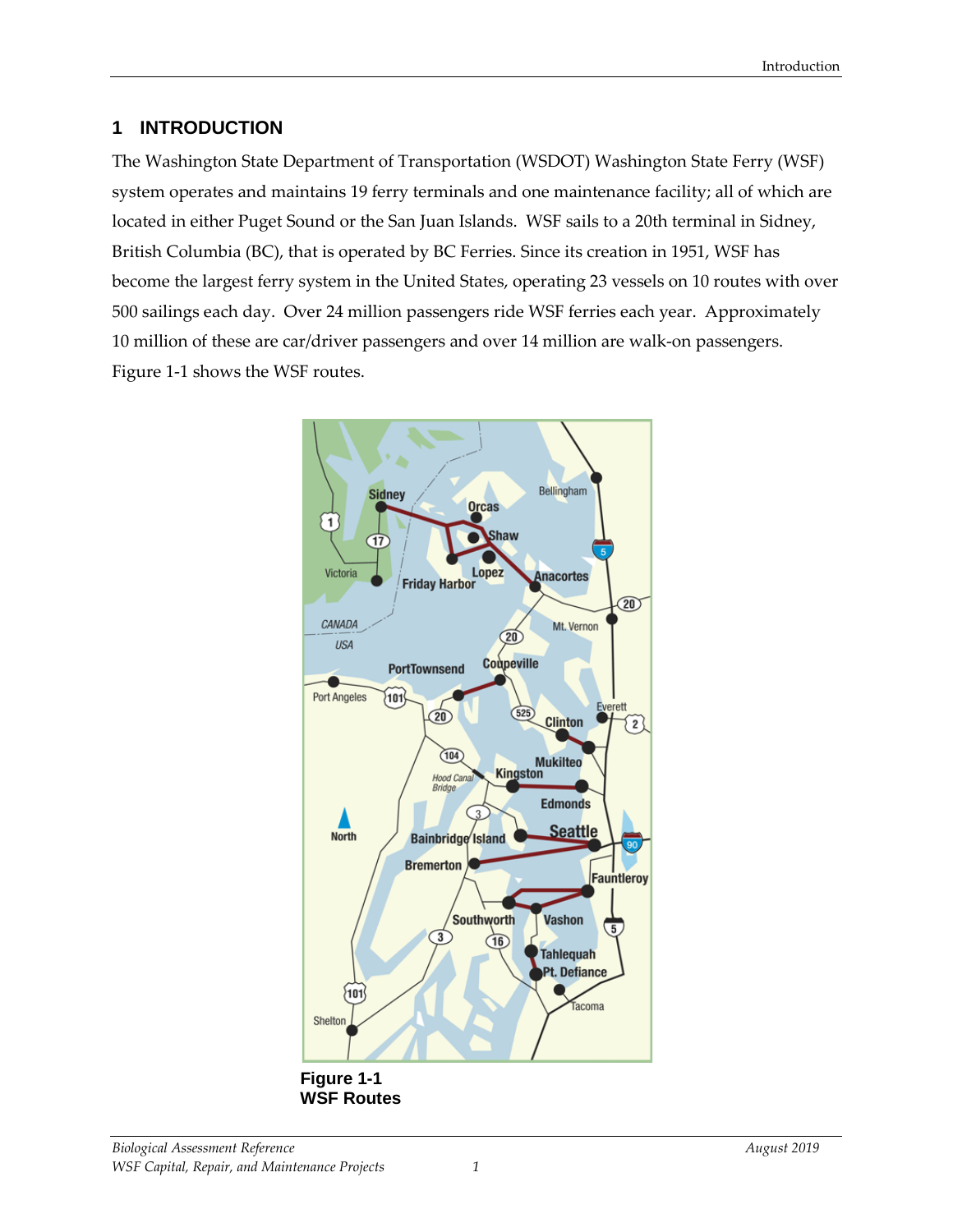Ridership of WSF ferries has grown 22 percent over the last decade, and is projected to grow more than 30 percent by 2040. By 2040, WSF anticipates it will spend approximately \$1.8 billion to preserve WSF terminals, and its capital/terminal improvement program will spend over \$700 million, which will include major construction at the Seattle, Mukilteo and Fauntleroy terminals. Regular, reliable and safe service on WSF routes depends on adequate preservation of the existing terminals and terminal improvements. Table 1.1 shows the 2017 annual ridership by route for each terminal.

| Route                    | Annual Ridership (2017) |
|--------------------------|-------------------------|
| Seattle/Bainbridge       | 6,528,640               |
| Seattle/Bremerton        | 2,778,680               |
| Fauntleroy/Vashon        | 1,975,082               |
| Fauntleroy/Southworth    | 945,377                 |
| Southworth/Vashon        | 190,442                 |
| Tahlequah/Point Defiance | 843,932                 |
| Edmonds/Kingston         | 4,135,698               |
| Mukilteo/Clinton         | 4,105,396               |
| Port Townsend/Coupeville | 806,823                 |
| Anacortes/San Juans*     | 2,018,494               |
| Anacortes/Lopez          | 323,960                 |
| Anacortes/Shaw           | 30,965                  |
| Anacortes/Orcas          | 672,272                 |
| Anacortes/Friday Harbor  | 886,383                 |
| Inter-Island             | 104,914                 |
| Anacortes/Sidney         | 109,202                 |

**Table 1-1 Annual Ridership by Route**

\*includes all Anacortes/San Juan routes and inter-island routes

#### **1.1 The ESA Consultation Process**

Section 7(a)(1) of the Endangered Species Act (ESA) of 1973, as amended, (16 U.S.C. 1531 et seq.) requires federal agencies to protect endangered and threatened species. Section 7(a) (2) requires federal action agencies to conduct ESA consultations to ensure that any action authorized, funded, or carried out by a federal agency will not jeopardize the continued existence of listed species or result in the destruction or adverse modification of critical habitats.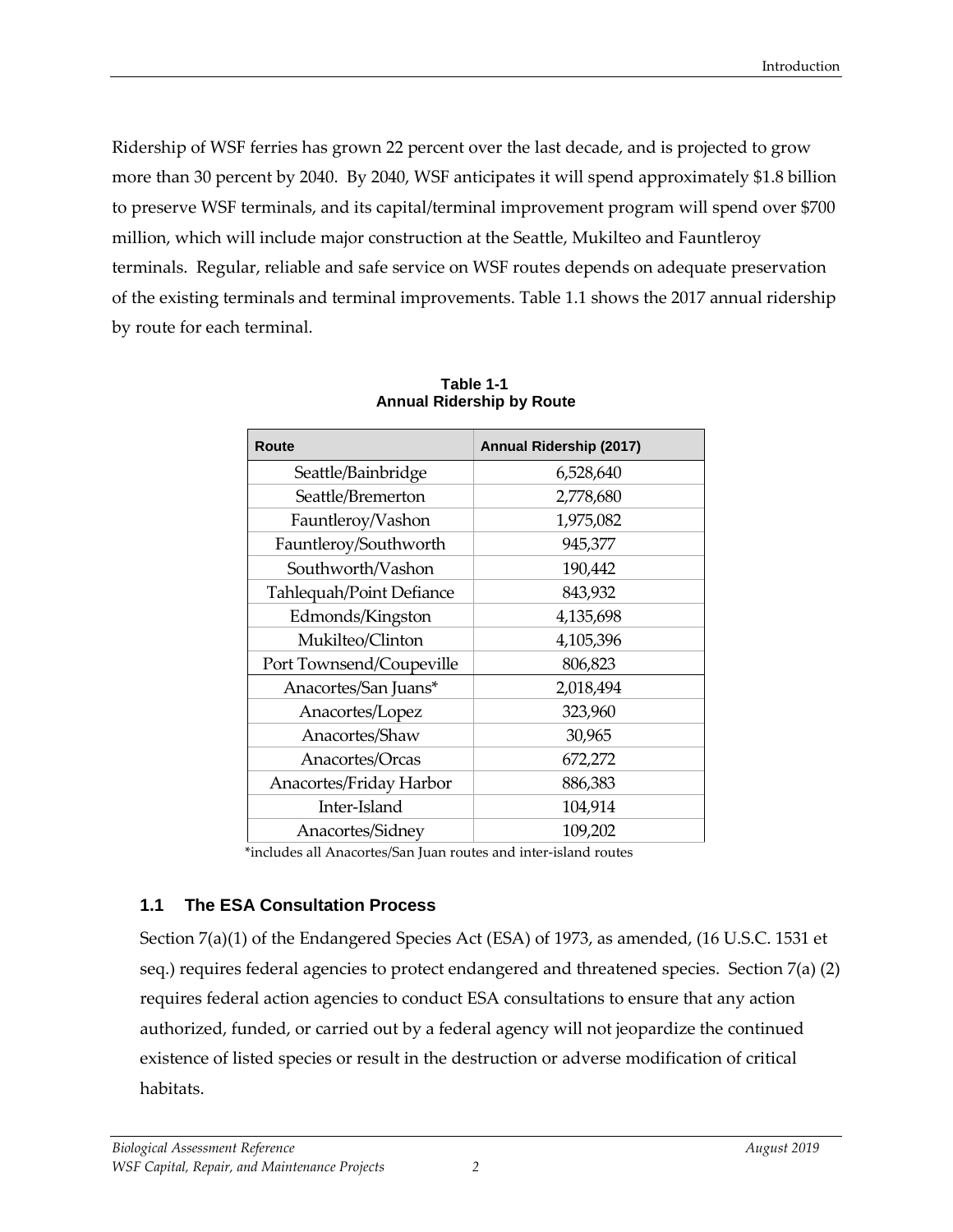Nearly all WSF projects have a federal nexus resulting from either receipt of federal money from the Federal Highway Administration (FHWA) or the Federal Transit Administration (FTA), or through issuance of a federal permit from the U.S. Army Corps of Engineers (Corps) or other federal agency. The lead federal agency, either through funding or issuing a permit for a project, is referred to as the federal action agency.

The federal action agency may initiate either formal or informal consultation with the National Marine Fisheries Service (NMFS) or the U.S. Fish and Wildlife Service (USFWS), collectively called the "Services." The Corps and FHWA have granted WSDOT nonfederal designee status, which allows WSDOT to initiate informal consultation directly with the Services. The lead federal agency is responsible for initiating ESA consultation with the Services for formal consultations. Formal consultations are those where an analysis of the project determines that the project is Likely to Adversely Affect (LTAA) a listed species. Informal consultations are those where an analysis determines the project is Not Likely to Adversely Affect (NLTAA) listed species.

For species that are proposed for ESA listing, formal ESA conferencing is required for federal actions likely to jeopardize the continued existence of proposed species or adversely modify proposed critical habitat. The lead federal agency may request a formal conference for a project that warrants a conditional effects determination of LTAA for proposed species or critical habitat. WSF or the lead federal agency may request informal conference for projects when a species listing is imminent and the effects analysis concludes that a provisional NLTAA is appropriate. This Biological Assessment Reference (BAR) will be updated with information on species that are listed or proposed for listing, critical habitat that is designated or proposed for designation, baseline conditions, and effects analysis on an annual basis, as individual projects go through consultation, or as species and critical habitat listings change.

#### **1.2 Essential Fish Habitat**

The Magnuson-Stevens Act, as amended by the Sustainable Fisheries Act of 1996, requires that federal agencies consult with NMFS on activities that may adversely affect Essential Fish Habitat (EFH). This BAR includes a discussion of EFH in the project areas for each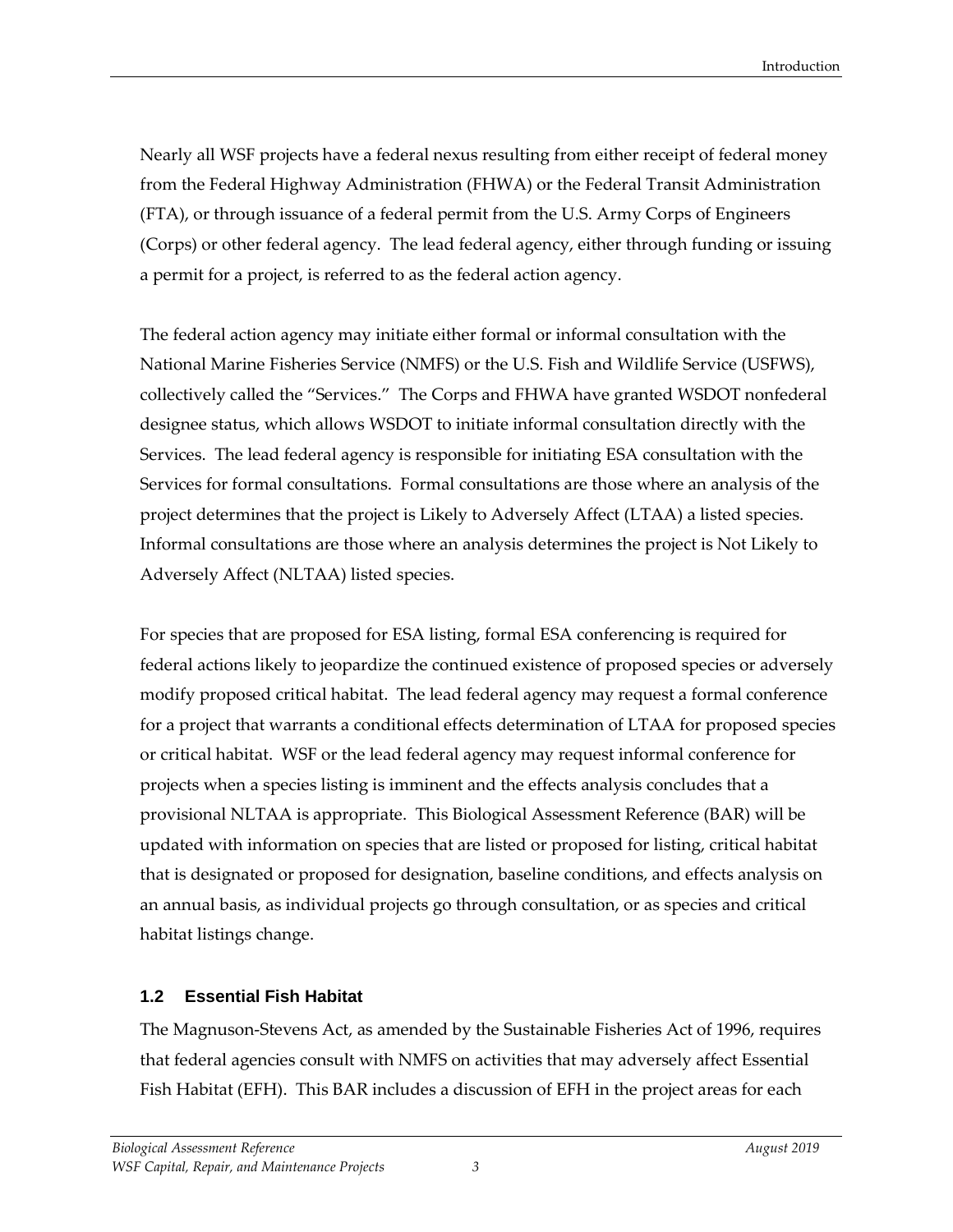facility including groundfish, coastal pelagic, and salmon species. The analysis includes avoidance and minimization measures (MMs) that are generally incorporated into WSF project design and construction.

#### **1.3 Biological Assessment Reference**

#### *1.3.1 Purpose*

In the last decade of ESA consultations, WSF has submitted dozens of BAs that contain nearly identical information and analysis of WSF projects. Regardless of the size of the project, in-water construction methods are similar among most marine construction projects, and include activities such as pile driving, pile removal, and building of facility components such as wingwalls and dolphins.

The purpose of this BAR is to streamline the preparation of BAs in support of WSF's capital and preservation programs. It describes common terms used in the WSF system, the most commonly used construction methods, and potential effects on listed species from those methods. It also provides baseline conditions at each facility. For individual projects, WSF will submit a WSF Capital, Repair, and Maintenance Projects BAR Project Form (Project Form) that contains specific information needed to complete ESA consultation for that project (see Appendix A).

The benefits of this BAR include reducing the amount of written material generated for the ESA consultation process, reducing the time and costs associated with producing individual BAs for each project, and reducing the amount of paperwork reviewed by the federal action agency and the Services.

#### *1.3.2 Contents*

Chapters in this BAR are summarized below:

- Chapter 2 includes a detailed discussion of standard WSF marine construction methods and the MMs employed to protect water quality and marine life.
- Chapter 3 details potential effects to listed threatened and endangered species and critical habitats from various construction activities (such as turbidity and noise).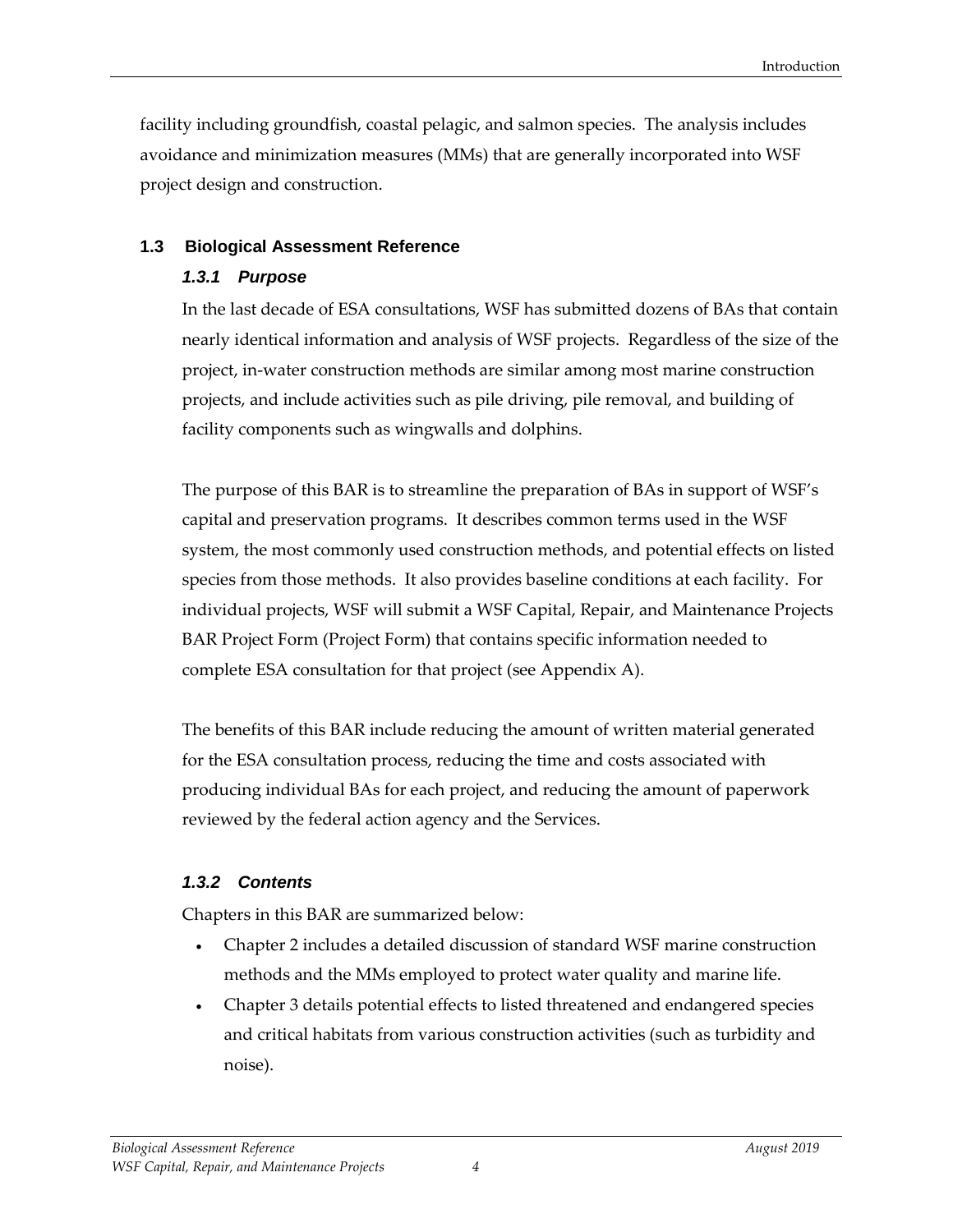- Chapter 4 provides current environmental baseline information specific to each WSF location including chemical, physical, and biological indicators and also provides the distribution of ESA-listed species and critical habitat.
- Chapter 5 contains references for this BAR.
- Appendix A is a blank Project Form that will be submitted for individual projects.
- Appendix B provides a discussion of ESA-listed species biology.
- Appendix C provides species lists obtained from NMFS and USFWS.
- Appendix D describes EFH that occurs at WSF facilities.
- Appendix E provides figures of the existing stormwater drainage and treatment at WSF facilities.

A typical project-level WSF BA contains the following information based on the proposed action:

- Project description and schedule
- Construction methods and MMs
- Action area
- Environmental baseline in the action area
- Species occurrence and distribution in the action area
- Effects of project construction on species and critical habitat including direct and indirect effects
- Effects determinations
- Discussion of interrelated/interdependent actions
- Cumulative effects (if formal consultation)
- Appendices:
	- Species lists
	- Species biology
	- EFH
	- EFH effects analysis

Table 1-2 compares the contents of a typical project-level WSF BA, the information included in this BAR, and the contents of the Project Form that will be provided to the lead federal agency or the Services for each project.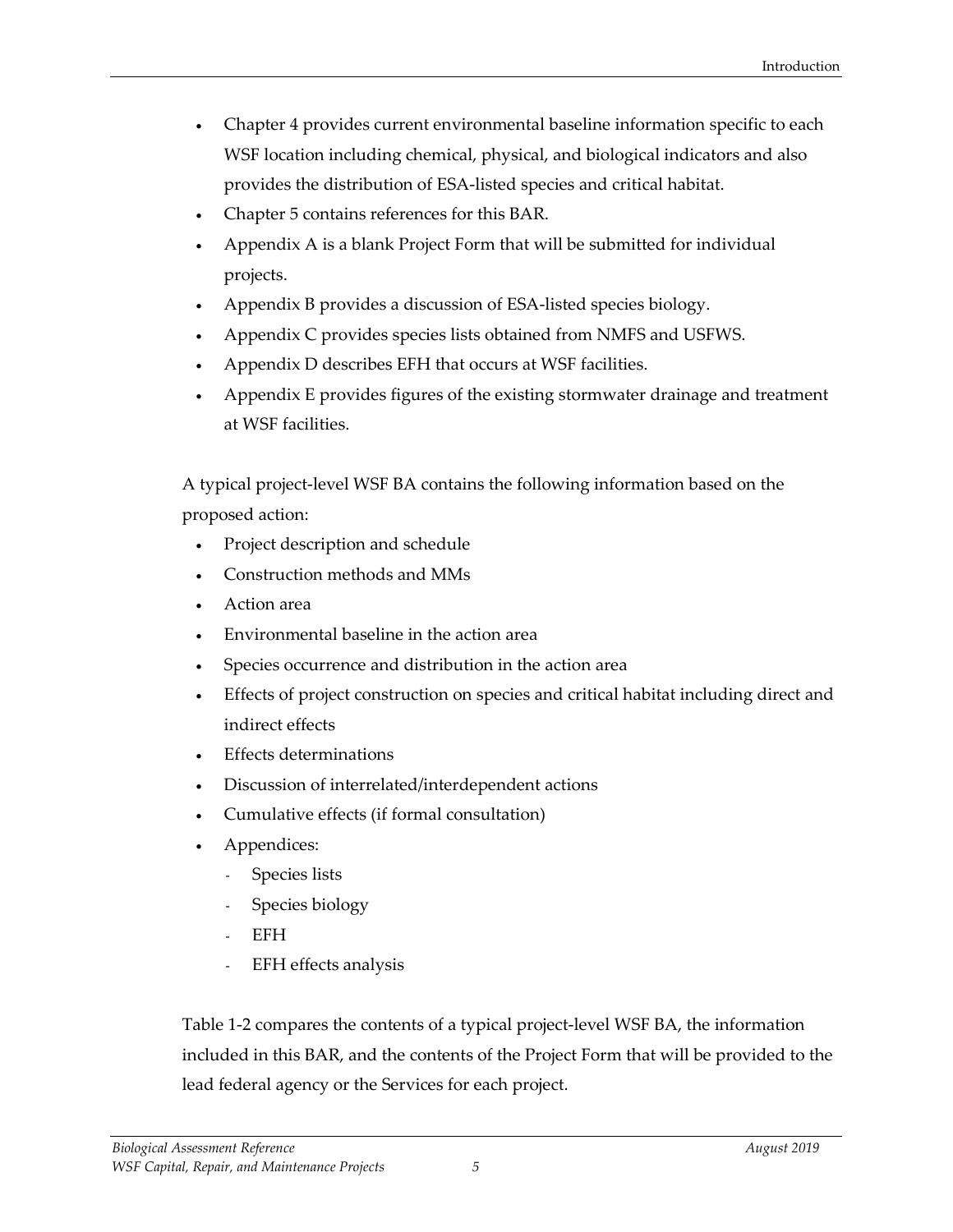|                                                                    | <b>BAR</b> | <b>Project Form</b> |
|--------------------------------------------------------------------|------------|---------------------|
| <b>Typical Project-level WSF BA Contents</b>                       | Contents   | Contents            |
| Project description and schedule                                   |            | X                   |
| Construction methods and MMs                                       | X          |                     |
| Action area                                                        |            | X                   |
| Environmental baseline                                             | X          | $X^1$               |
| Species occurrence and distribution in the action                  | X          |                     |
| area                                                               |            |                     |
| Effects of project construction on species and<br>critical habitat | $\chi$     |                     |
| <b>Effects determinations</b>                                      |            | X                   |
| Interrelated/interdependent actions                                |            | X                   |
| Cumulative effects (if formal consultation)                        |            | X                   |
| Species lists                                                      | $\chi$     |                     |
| Species biology                                                    | X          |                     |
| <b>EFH</b>                                                         | X          |                     |
| <b>EFH Effects Analysis</b>                                        |            | X                   |

**Table 1-2 Comparison of Information in the BAR**

1 The baseline information in the BAR covers only the immediate terminal areas and therefore may need to be expanded on the project form depending on the extent of the action area

# *1.3.3 ESA-Listed Species Included in this Analysis*

NMFS and USFWS species lists were reviewed to identify ESA-listed species that may occur near WSF facilities. In this review, it was determined that the presence of terrestrial species, insects, and certain other listed species in the action areas is extremely unlikely; therefore, they are not further addressed in thE BAR.

Species addressed in the BAR are listed in Table 1-3, and further described in Chapter 4. WSF will update and modify (if necessary) the species list on an annual basis, as individual projects go through consultation, or as species listings change. These species include fish, bird, and marine mammal species that could occur in the action areas during construction. The presence (or lack of presence) of each list species is discussed in the terminal specific sections of the BAR.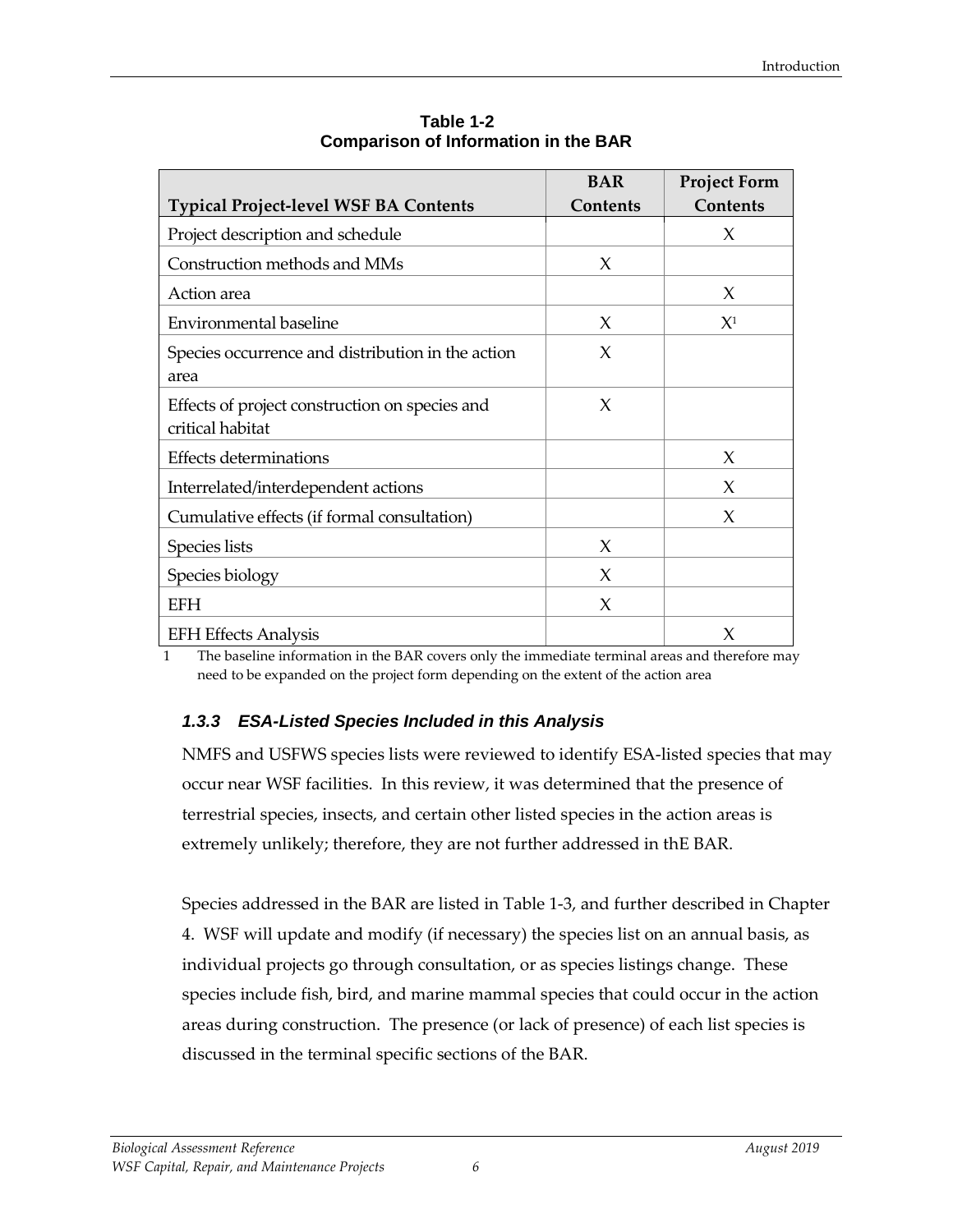| Species/Habitat                                | <b>Status</b>                         | Agency       |  |
|------------------------------------------------|---------------------------------------|--------------|--|
| Killer whale                                   | Endangered                            | <b>NMFS</b>  |  |
| (Orcinus orca)                                 | (Southern Resident DPS)               |              |  |
| Killer whale critical habitat                  | Designated<br>(Southern Resident DPS) | <b>NMFS</b>  |  |
| Humpback whale                                 |                                       |              |  |
| (Megaptera novaeangliae)                       | Endangered                            | <b>NMFS</b>  |  |
| Puget Sound Chinook salmon                     | Threatened                            |              |  |
| (Oncorhynchus tshawytscha)                     | (Puget Sound ESU)                     | <b>NMFS</b>  |  |
| Puget Sound Chinook salmon critical<br>habitat | Designated<br>(Puget Sound ESU)       | <b>NMFS</b>  |  |
| Hood Canal summer chum salmon <sup>1</sup>     | Threatened                            |              |  |
| (O. keta)                                      | (Hood Canal ESU)                      | <b>NMFS</b>  |  |
| Hood Canal summer chum salmon                  | Designated                            |              |  |
| critical habitat <sup>1</sup>                  | (Hood Canal ESU)                      | <b>NMFS</b>  |  |
| Steelhead                                      | Threatened                            |              |  |
| (O. mykiss)                                    | (Puget Sound DPS)                     | <b>NMFS</b>  |  |
|                                                | Designated                            | <b>NMFS</b>  |  |
| Steelhead critical habitat <sup>2</sup>        | (Puget Sound DPS)                     |              |  |
| Bocaccio                                       | Endangered                            | <b>NMFS</b>  |  |
| (Sebastes paucispinis)                         | (Georgia Basin DPS)                   |              |  |
| Yelloweye rockfish                             | Threatened                            |              |  |
| (Sebastes ruberrimus)                          | (Georgia Basin DPS)                   | <b>NMFS</b>  |  |
|                                                | Designated                            | <b>NMFS</b>  |  |
| Rockfish critical habitat                      | (Georgia Basin DPS)                   |              |  |
| North American green sturgeon                  | Threatened                            | <b>NMFS</b>  |  |
| (Acipenser medirostris)                        | (Southern DPS)                        |              |  |
| North American green sturgeon critical         | Designated                            |              |  |
| habitat <sup>2</sup>                           | (Southern DPS)                        | <b>NMFS</b>  |  |
| Pacific eulachon                               | Threatened                            | <b>NMFS</b>  |  |
| (Thaleichthys pacificus)                       | (Southern DPS)                        |              |  |
| Pacific eulachon critical habitat <sup>2</sup> | Designated<br>(Southern DPS)          | <b>NMFS</b>  |  |
| Marbled murrelet                               |                                       | <b>USFWS</b> |  |
| (Brachyramphus marmoratus)                     | Threatened                            |              |  |
| Marbled murrelet critical habitat <sup>2</sup> | Designated <sup>1</sup>               | <b>USFWS</b> |  |
| <b>Bull</b> trout                              | Threatened                            |              |  |
| (Salvelinus confluentus)                       | (Coastal-Puget Sound DPS)             | <b>USFWS</b> |  |
| Bull trout critical habitat <sup>3</sup>       | Designated                            | <b>USFWS</b> |  |
|                                                | (Coastal-Puget Sound DPS)             |              |  |

**Table 1-3 ESA-listed Species/Critical Habitat Addressed in the BAR**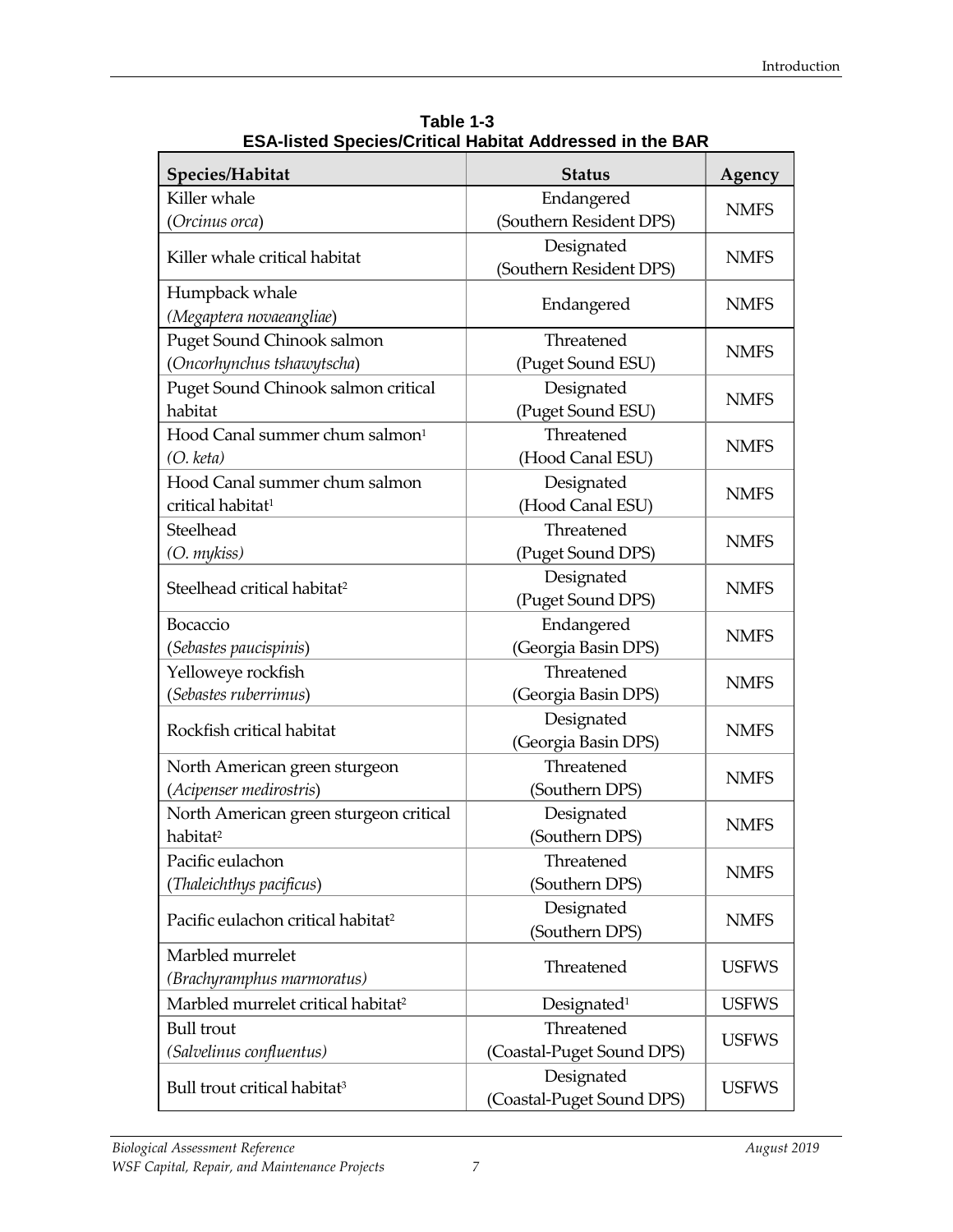**Notes:** ESU - Evolutionary Significant Unit DPS - Distinct Population Segment 1Port Townsend terminal only 2Not present at any WSF terminal/facility 3Clinton, Mukilteo, Edmonds, Seattle, Fauntleroy and Point Defiance terminals only

### *1.3.4 Biological Assessment Reference Development History*

The concept of a BAR was developed in coordination with the USFWS, NMFS, FHWA, and the Corps. WSF initially presented the BAR concept at the June 23, 2008, pre-BA meeting in Lacey, Washington, to the Services and FHWA. A draft final revision of the June 2009 BAR was presented at the July 21, 2011, pre-BA meeting. The BAR was revised in April 2012, January 2014 and May 2019.

# **1.4 Use of the Biological Assessment Reference**

For individual WSF projects, WSF will submit a Project Form to the lead federal agency (if formal) or directly to the Services (if nonfederal designee status applies) to initiate the ESA consultation process. The Project Form (included in Appendix A) will include the following additional information, which is described in further detail below:

- 1. Project description and schedule
- 2. Project action area
- 3. Updated species or habitat information
- 4. Effects determinations for species and critical habitat
- 5. EFH effects analysis

# *1.4.1 Project Description and Schedule*

The project description will include an overview of the proposed project, schedule, and any proposed offsetting measures. The project description will provide a detailed discussion of all proposed project activities and will rely on this BAR to provide specific detailed construction methods such as pile driving and building typical WSF structures. The discussion will contain project-specific information including, but not limited to:

• Location and size of project structures including number and diameter of piles to be installed and removed, type of piles/materials to be used, construction equipment needed, and any necessary temporary structures.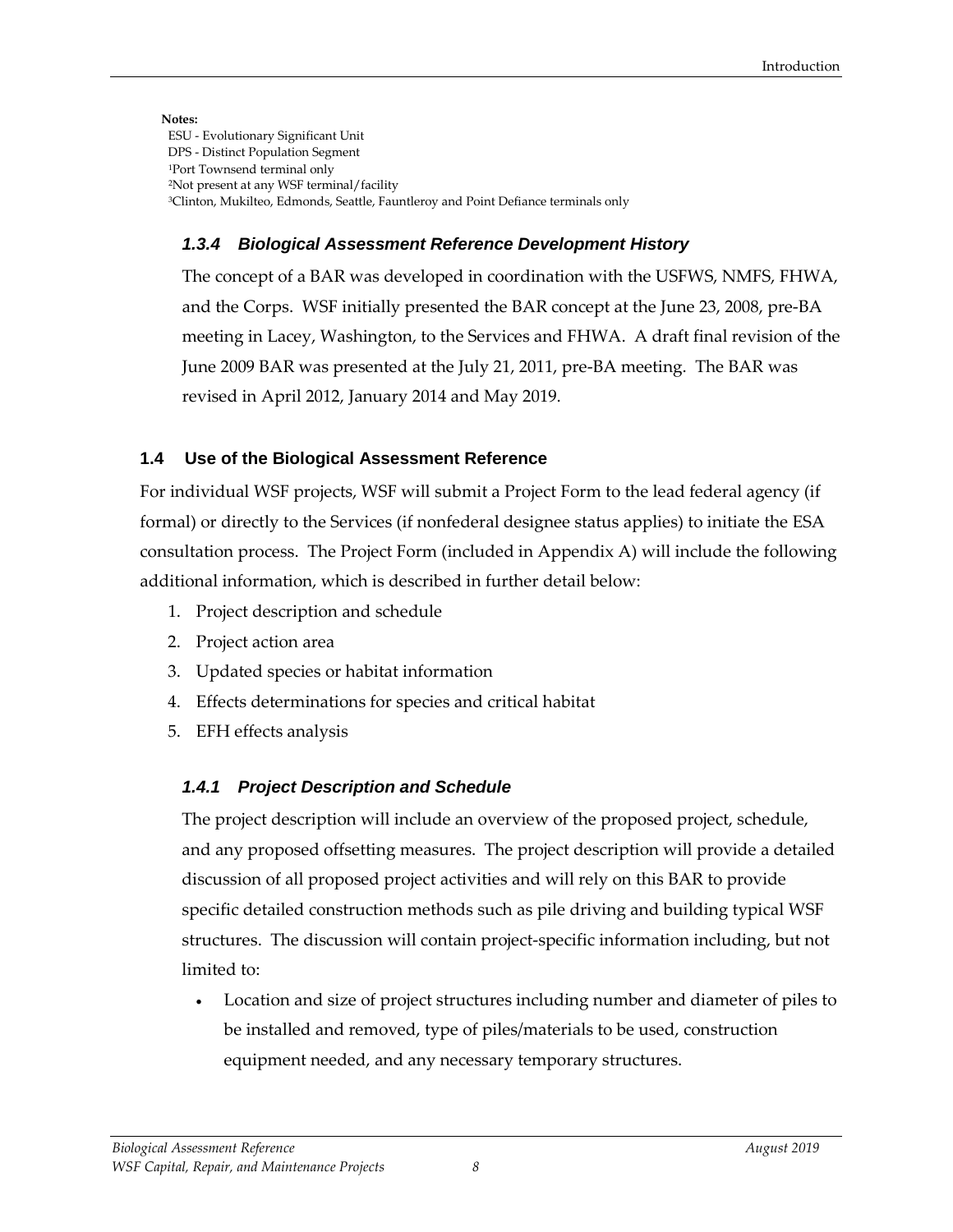- Proposed upland work including a description of new impervious surfaces, proposed stormwater treatment, and a stormwater analysis based on the most recent WSDOT/FHWA interim stormwater guidance or latest agreed-upon stormwater guidance.
- Construction schedule and project timing.
- Unusual construction techniques not discussed in the BAR and any associated MMs.
- Project drawings and photos (if available).

### *1.4.2 Project Action Area*

The project action area will be based on specific construction activities. In the case of in-water work, the action area will likely be based on noise generated by pile installation, but could be based on other construction activities that generate turbidity or other disturbance of aquatic or terrestrial species.

### *1.4.3 Environmental Baseline*

WSF will review the environmental baseline information provided in the BAR and expand it if necessary based on the extent of the action area for individual projects.

# *1.4.4 Updates to Species or Habitat Information*

WSF will review Washington Department of Fish and Wildlife (WDFW) Priority Habitats and Species (PHS) maps, and consult with resource agencies and/or tribal biologists to identify whether new information on listed species is available. Any new species information will be included in the Project Form.

# *1.4.5 Effects Determinations for Species and Critical Habitat*

An effects determination for listed or proposed species will be included. Direct and indirect effects such as noise and turbidity are described in this BAR and will be identified on the Project Form. Interrelated and interdependent actions and cumulative effects (if formal) will be described in the Project Form. This section will also identify whether informal or formal consultation and/or conferencing is being requested.